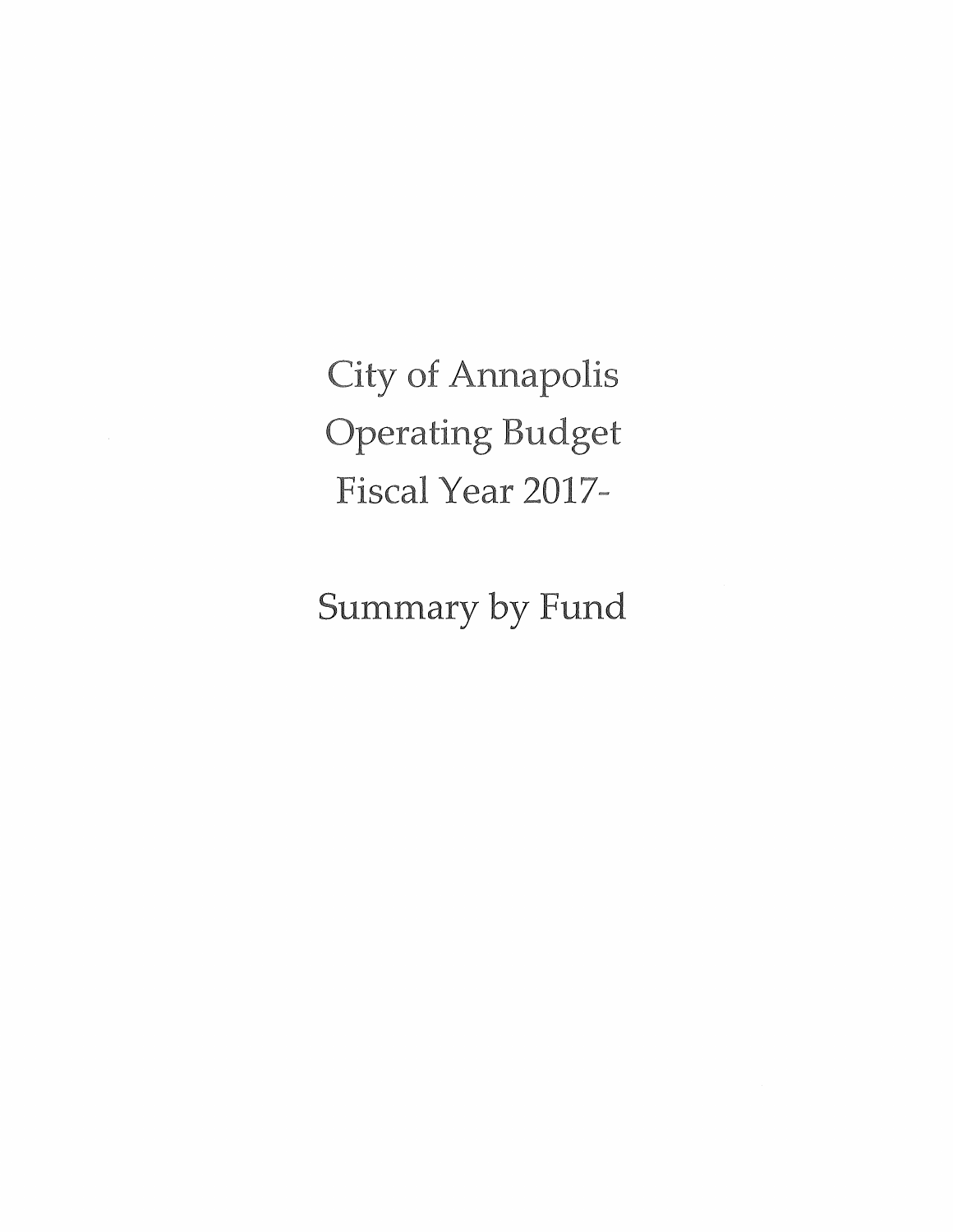#### City of Annapolis 3/14/2016 2017 Budget Proforma

 $\label{eq:1} \frac{1}{\sqrt{2}}\sum_{i=1}^n\frac{1}{\sqrt{2}}\left(\frac{1}{\sqrt{2}}\sum_{i=1}^n\frac{1}{\sqrt{2}}\right)^2\left(\frac{1}{\sqrt{2}}\sum_{i=1}^n\frac{1}{\sqrt{2}}\right)^2.$ 

|    | A<br>B | $\mathsf{C}$                    | <b>BL</b>                                    | <b>BS</b>      |
|----|--------|---------------------------------|----------------------------------------------|----------------|
| 3  |        |                                 | <b>FY 2016 City</b><br><b>Council Budget</b> | Mayor's Budget |
| 20 |        | <u>Summary-by fund</u>          |                                              |                |
| 21 |        |                                 |                                              |                |
| 22 |        | <b>General Fund</b>             |                                              |                |
| 23 |        | <b>Total Revenues</b>           | 69,104,535.63                                | 71,412,598.86  |
| 24 |        | <b>Total Expenditures</b>       | 68,546,612.35                                | 71,411,134.50  |
| 25 |        | Net Surplus <deficit></deficit> | 557,923.29                                   | 1,464.37       |
| 26 |        |                                 |                                              |                |
| 27 |        |                                 |                                              |                |
| 29 |        | <b>Water Fund</b>               |                                              |                |
| 30 |        | <b>Total Revenues</b>           | 7,324,000.00                                 | 7,789,467.43   |
| 31 |        | <b>Total Expenditures</b>       | 7,006,976.78                                 | 7,580,294.22   |
| 32 |        | Net Surplus <deficit></deficit> | 317,023.22                                   | 209,173.21     |
| 33 |        |                                 |                                              |                |
| 34 |        |                                 |                                              |                |
| 36 |        | <b>Wastewater Fund</b>          |                                              |                |
| 37 |        | <b>Total Revenues</b>           | 7,506,000.00                                 | 8,696,656.00   |
| 38 |        | <b>Total Expenditures</b>       | 7,936,194.13                                 | 8,524,353.52   |
| 39 |        | Net Surplus <deficit></deficit> | (430, 194.13)                                | 172,302.48     |
| 40 |        |                                 |                                              |                |
| 41 |        |                                 |                                              |                |
| 43 |        | <b>Parking Fund</b>             |                                              |                |
| 44 |        | <b>Total Revenues</b>           | 7,716,000.00                                 | 7,864,000.00   |
| 45 |        | <b>Total Expenditures</b>       | 7,715,716.98                                 | 7,847,123.29   |
| 46 |        | Net Surplus <deficit></deficit> | 283.02                                       | 16,876.71      |
| 47 |        |                                 |                                              |                |
| 48 |        |                                 |                                              |                |
| 50 |        | <b>Transportation Fund</b>      |                                              |                |
| 51 |        | <b>Total Revenues</b>           | 3,613,500.00                                 | 3,653,500.00   |
| 52 |        | <b>Total Expenditures</b>       | 3,612,278.09                                 | 3,591,601.90   |
| 53 |        | Net Surplus <deficit></deficit> | 1,221.91                                     | 61,898.10      |
| 54 |        |                                 |                                              |                |
| 55 |        |                                 |                                              |                |
| 71 |        | Refuse / Solid Waste Fund       |                                              |                |
| 72 |        | <b>Total Revenues</b>           | 2,512,500.00                                 | 2,931,859.27   |
| 73 |        | <b>Total Expenditures</b>       | 2,275,782.36                                 | 2,396,863.39   |
| 74 |        | Net Surplus <deficit></deficit> | 236,717.64                                   | 534,995.88     |
| 75 |        |                                 |                                              |                |
| 76 |        |                                 |                                              |                |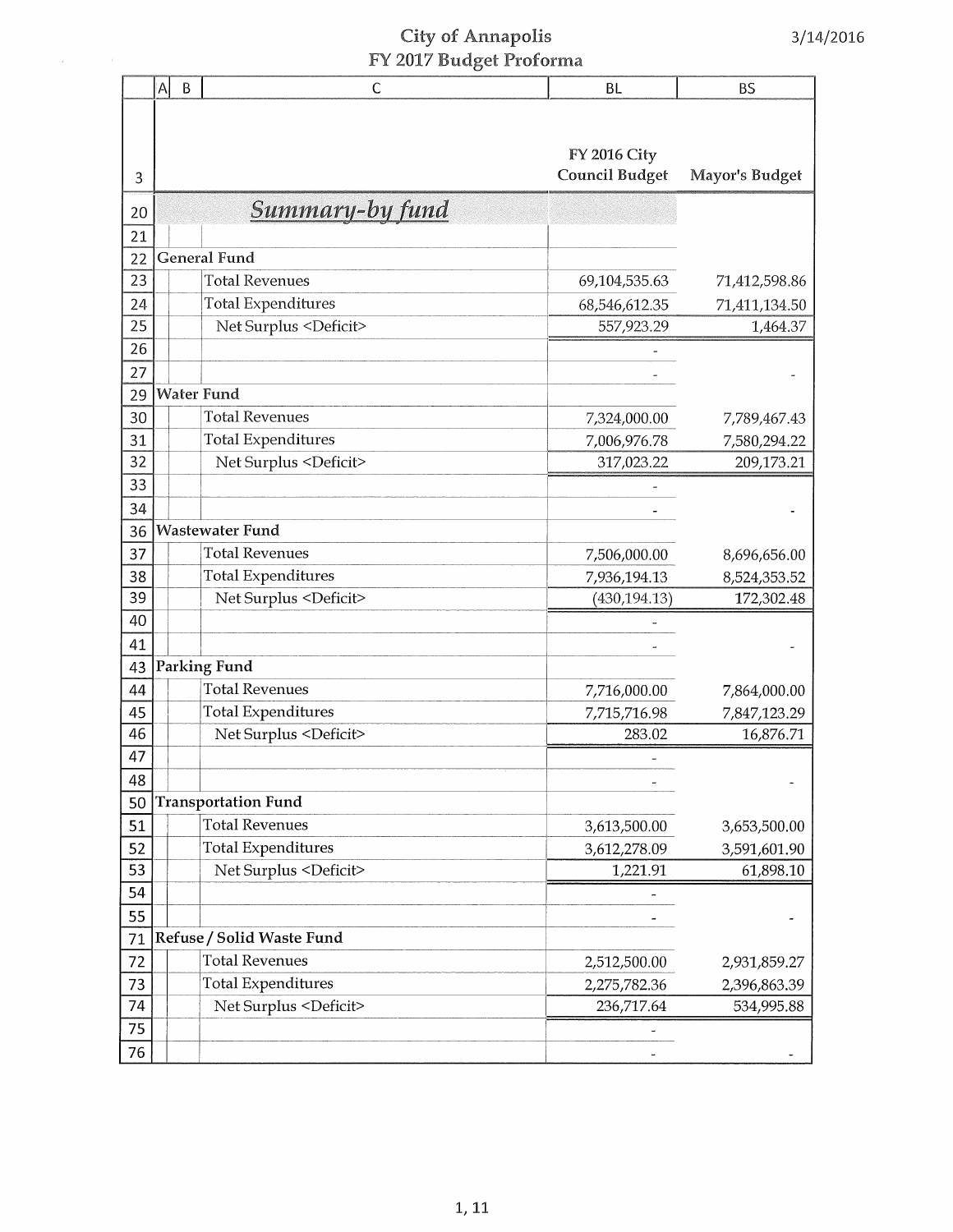#### of Annapolis 3/14/2016 2017 Budget Proform

 $\label{eq:2.1} \mathcal{L}_{\text{max}} = \mathcal{L}_{\text{max}} \left( \mathcal{L}_{\text{max}} \right)$ 

 $\sim$ 

|    | A | $\mathsf B$       | C                                  | BL                    | <b>BS</b>      |
|----|---|-------------------|------------------------------------|-----------------------|----------------|
|    |   |                   |                                    | <b>FY 2016 City</b>   |                |
| 3  |   |                   |                                    | <b>Council Budget</b> | Mayor's Budget |
| 78 |   |                   | Stormwater Fund                    |                       |                |
| 79 |   |                   | <b>Total Revenues</b>              | 830,000.00            | 875,000.00     |
| 80 |   |                   | <b>Total Expenditures</b>          | 646,232.45            | 798,731.66     |
| 81 |   |                   | Net Surplus <deficit></deficit>    | 183,767.55            | 76,268.34      |
| 82 |   |                   |                                    |                       |                |
| 83 |   |                   |                                    |                       |                |
| 85 |   |                   | Sidewalk Fund                      |                       |                |
| 86 |   |                   | <b>Total Revenues</b>              | 671,848.35            | 680,848.35     |
| 87 |   |                   | <b>Total Expenditures</b>          | 669,212.34            | 677,611.01     |
| 88 |   |                   | Net Surplus <deficit></deficit>    | 2,636.01              | 3,237.34       |
| 89 |   |                   |                                    |                       |                |
| 90 |   |                   |                                    |                       |                |
| 92 |   | <b>Total City</b> |                                    |                       |                |
| 93 |   |                   | <b>Total Receipts and Sources</b>  | 99,278,383.98         | 103,903,929.91 |
| 94 |   |                   | <b>Total Expenditures and Uses</b> | 98,409,005.47         | 102,827,713.48 |
| 95 |   |                   | Net Surplus <deficit></deficit>    | 869,378.52            | 1,076,216.43   |
| 96 |   |                   |                                    |                       |                |
| 97 |   |                   |                                    |                       |                |
| 98 |   |                   |                                    | 0.00                  | (0.00)         |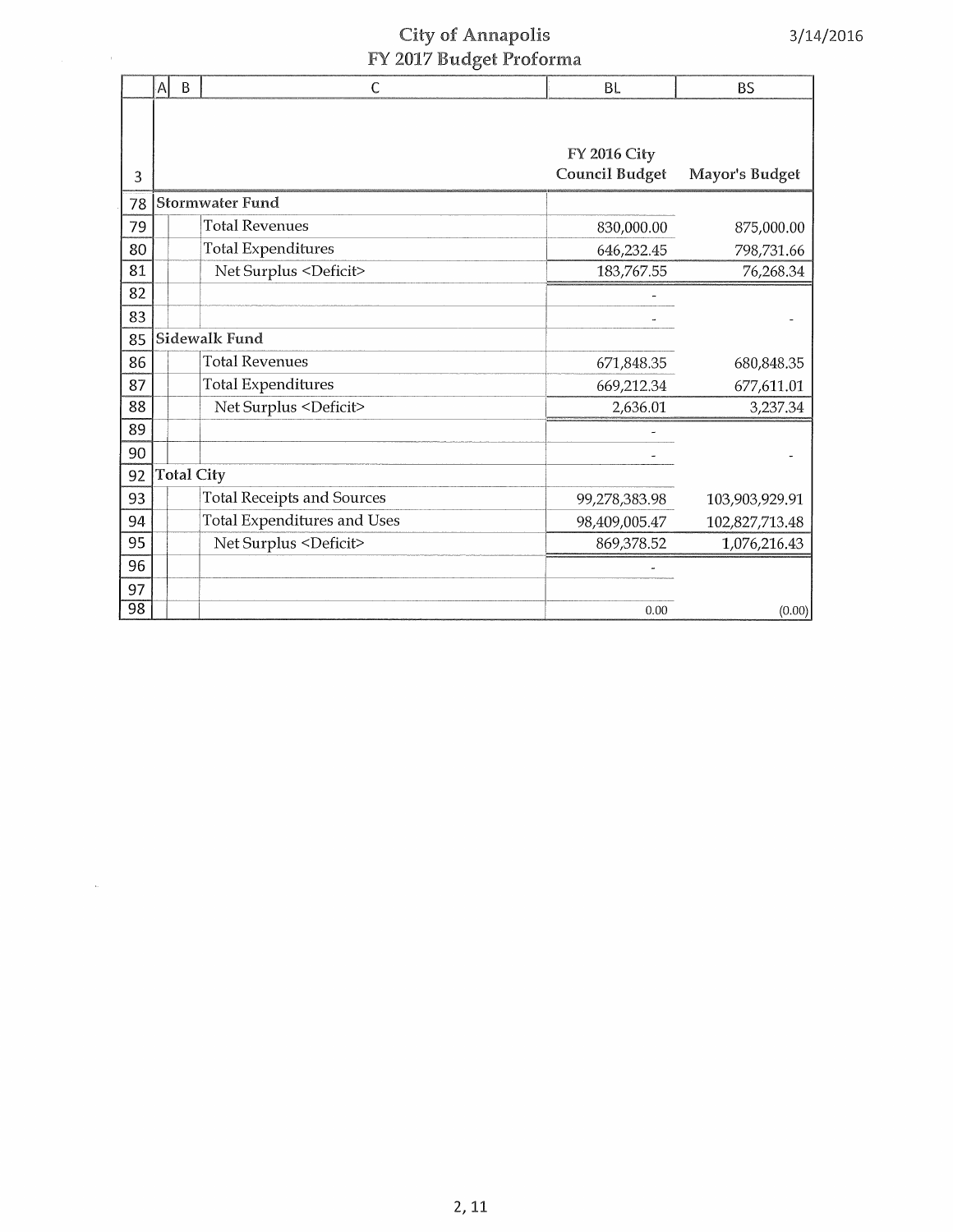City of Annapolis **Operating Budget** Fiscal Year 2017-

### **Summary by Department**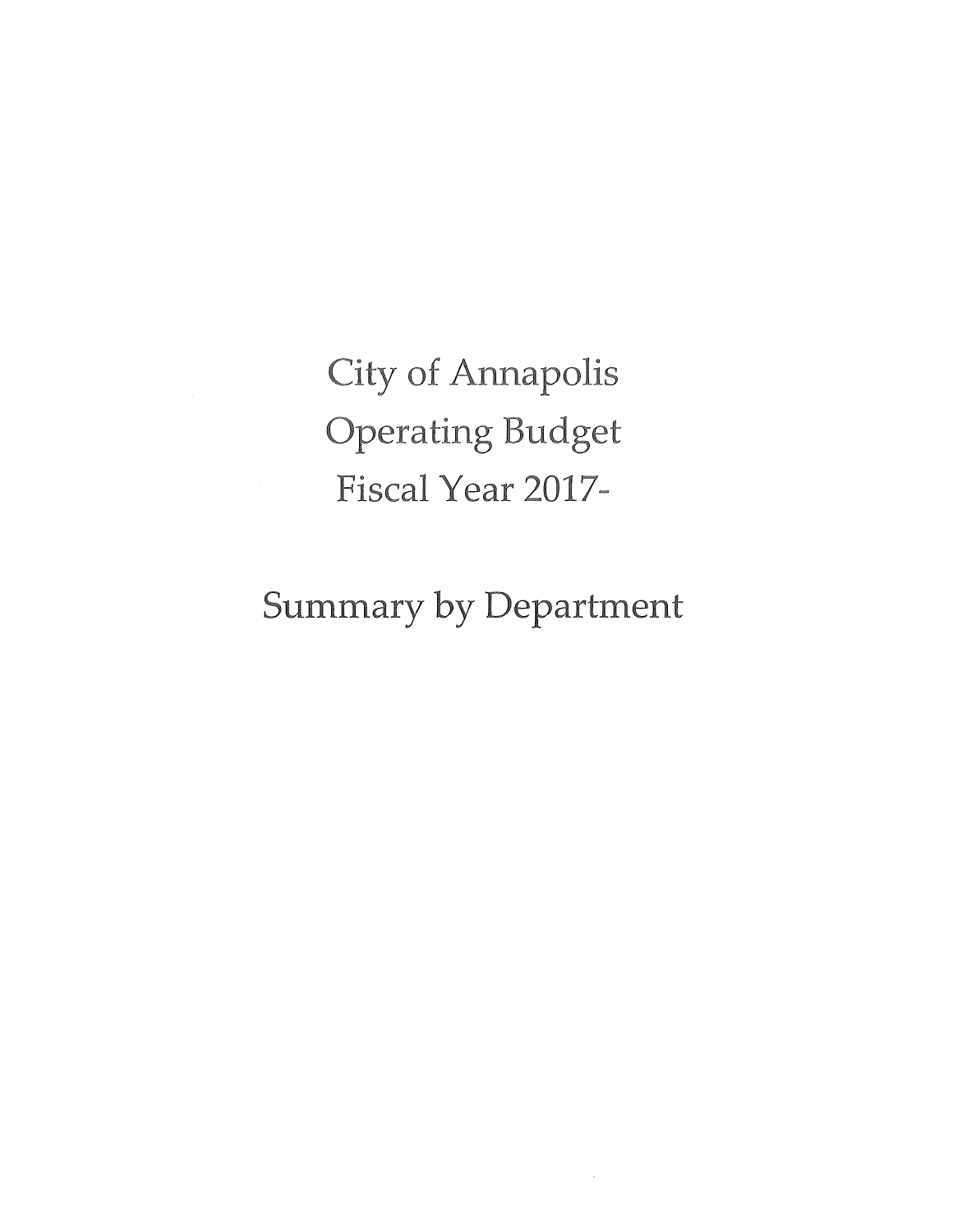#### City of Annapolis 3/14/2016 2017 Budget

 $\chi_{\rm{max}}=0.1$ 

 $\ddot{\phantom{0}}$ 

|            | A | $\mathsf B$ | $\mathsf{C}$                                                   | BL                                           | <b>BS</b>      |
|------------|---|-------------|----------------------------------------------------------------|----------------------------------------------|----------------|
|            |   |             |                                                                |                                              |                |
|            |   |             |                                                                |                                              |                |
|            |   |             |                                                                | <b>FY 2016 City</b><br><b>Council Budget</b> | Mayor's Budget |
| 3          |   |             |                                                                |                                              |                |
| 100<br>101 |   |             | <b>Budget - By Fund / By Department</b><br><b>GENERAL FUND</b> |                                              |                |
| 102        |   |             | Revenues                                                       |                                              |                |
| 103        |   |             |                                                                |                                              |                |
| 104        |   | Taxes       |                                                                |                                              |                |
| 105        |   |             | <b>Real Estate</b>                                             | 39,713,920.38                                | 40,560,765.37  |
| 106        |   |             | Personal Property                                              | 3,707,500.00                                 | 3,457,500.00   |
| 107        |   |             | Subtotal;                                                      | 43,421,420.38                                | 44,018,265.37  |
| 108        |   |             |                                                                |                                              |                |
| 109        |   |             | <b>Local Receipts</b>                                          |                                              |                |
| 110        |   |             | <b>Licenses and Permits</b>                                    | 2,573,000.00                                 | 2,714,500.00   |
| 111        |   |             | <b>Fines and Forfeitures</b>                                   | 468,000.00                                   | 319,000.00     |
| 112        |   |             | Money and Property                                             | 570,000.00                                   | 610,000.00     |
| 113        |   |             | Miscellaneous                                                  | 436,000.00                                   | 268,000.00     |
| 114        |   |             | <b>Charges for Services</b>                                    | 4,682,500.00                                 | 4,857,500.00   |
| 115        |   |             | Subtotal;                                                      | 8,729,500.00                                 | 8,769,000.00   |
| 116        |   |             |                                                                |                                              |                |
| 117        |   |             | Intergovernmental                                              | 10,151,217.00                                | 10,724,409.00  |
| 118        |   |             |                                                                |                                              |                |
| 119        |   |             | <b>Transfers and other Sources</b>                             | 6,802,398.25                                 | 7,900,924.49   |
| 120        |   |             |                                                                |                                              |                |
| 121        |   |             | <b>Bank Loans and Short-Term Financing</b>                     | 0.00                                         | 0.00           |
| 122        |   |             |                                                                |                                              |                |
| 123        |   |             | <b>Total Sources of Funds</b>                                  | 69,104,535.63                                | 71,412,598.86  |
| 124        |   |             |                                                                |                                              |                |
| 125        |   |             |                                                                |                                              |                |
| 126        |   |             | Expenditures                                                   |                                              |                |
| 127        |   |             |                                                                |                                              |                |
|            |   |             | 128 Mayor and City Council                                     |                                              |                |
| 129        |   |             | <b>Boards and Commissions</b>                                  |                                              |                |
| 130        |   |             | Salaries and Benefits                                          | 83,324.03                                    | 75,495.56      |
| 131        |   |             | Operating                                                      | 14,000.00                                    | 14,000.00      |
| 132        |   |             | Subtotal;                                                      | 97,324.03                                    | 89,495.56      |
| 133        |   |             |                                                                |                                              |                |
| 134        |   |             | Administration                                                 |                                              |                |
| 135        |   |             | Salaries and Benefits                                          | 788,766.31                                   | 702,988.26     |
| 136        |   |             | Operating                                                      | 86,500.00                                    | 86,500.00      |
| 137        |   |             | Subtotal;                                                      | 875,266.31                                   | 789,488.26     |
| 138        |   |             |                                                                |                                              |                |
| 144        |   |             | <b>Public Information</b>                                      |                                              |                |
| 145        |   |             | Salaries and Benefits                                          | 174,766.81                                   | 189,762.18     |
| 146        |   |             | Operating                                                      | 63,000.00                                    | 58,000.00      |
| 147        |   |             | Subtotal;                                                      | 237,766.81                                   | 247,762.18     |
| 148        |   |             |                                                                |                                              |                |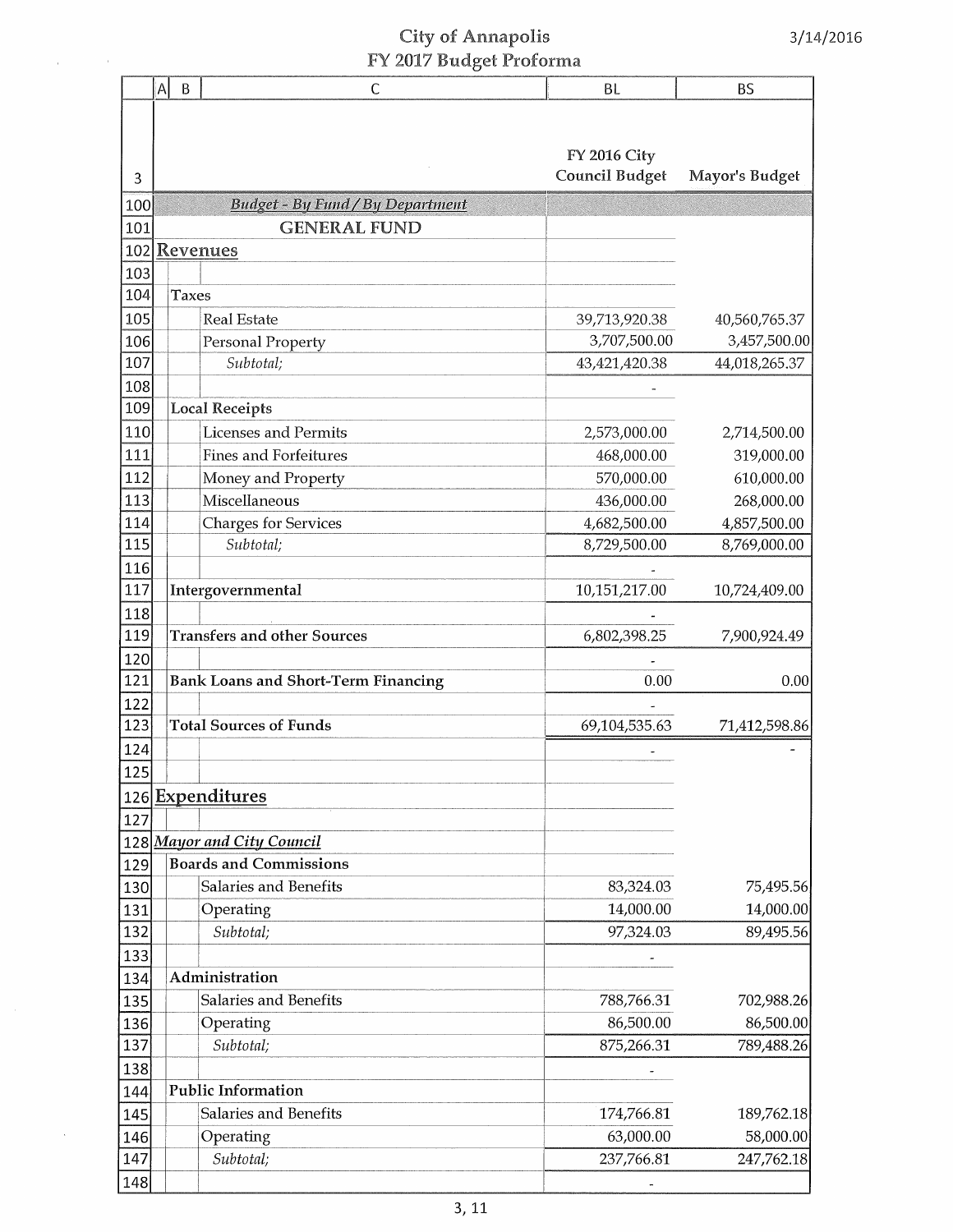## City of Annapolis<br>FY 2017 Budget Proforma

 $\label{eq:2.1} \frac{1}{\sqrt{2\pi}}\int_{0}^{\pi} \frac{1}{\sqrt{2\pi}}\left(\frac{1}{\sqrt{2\pi}}\right)^{2\pi} \frac{1}{\sqrt{2\pi}}\int_{0}^{\pi} \frac{1}{\sqrt{2\pi}}\left(\frac{1}{\sqrt{2\pi}}\right)^{2\pi} \frac{1}{\sqrt{2\pi}}\frac{1}{\sqrt{2\pi}}\int_{0}^{\pi} \frac{1}{\sqrt{2\pi}}\frac{1}{\sqrt{2\pi}}\frac{1}{\sqrt{2\pi}}\frac{1}{\sqrt{2\pi}}\frac{1}{\sqrt{2\pi}}\frac{1}{\sqrt{$ 

|         | $\boldsymbol{\mathsf{A}}$ | $\sf B$     | C                               | <b>BL</b>             | <b>BS</b>      |
|---------|---------------------------|-------------|---------------------------------|-----------------------|----------------|
|         |                           |             |                                 |                       |                |
|         |                           |             |                                 |                       |                |
|         |                           |             |                                 | <b>FY 2016 City</b>   |                |
| 3       |                           |             |                                 | <b>Council Budget</b> | Mayor's Budget |
| 149     |                           |             | <b>City Attorney</b>            |                       |                |
| 150     |                           |             | Salaries and Benefits           | 1,012,528.90          | 1,157,370.50   |
| 151     |                           |             | Operating                       | 102,451.54            | 102,451.54     |
| 152     |                           |             | Subtotal;                       | 1,114,980.44          | 1,259,822.04   |
| 153     |                           |             |                                 |                       |                |
| 154     |                           |             | Elections                       |                       |                |
| 155     |                           |             | Salaries and Benefits           | 0.00                  | 0.00           |
| 156     |                           |             | Operating                       | 10,000.00             | 150,000.00     |
| 157     |                           |             | Subtotal;                       | 10,000.00             | 150,000.00     |
| 158     |                           |             |                                 |                       |                |
| 159     |                           |             | Total; Mayor and City Council   | 2,335,337.59          | 2,536,568.04   |
| 160     |                           |             |                                 |                       |                |
|         |                           | 164 Finance |                                 |                       |                |
| 165     |                           |             | <b>Financial Administration</b> |                       |                |
| 166     |                           |             | Salaries and Benefits           | 1,755,902.45          | 1,843,405.34   |
| 167     |                           |             | Operating                       | 349,563.58            | 349,563.58     |
| 168     |                           |             | Subtotal;                       | 2,105,466.03          | 2,192,968.92   |
| 169     |                           |             |                                 |                       |                |
| 170     |                           | MIT         |                                 |                       |                |
| 171     |                           |             | Salaries and Benefits           | 1,148,735.15          | 1,181,633.20   |
| 172     |                           |             | Operating                       | 470,429.00            | 470,429.00     |
| 173     |                           |             | Capital                         | 250,000.00            | 250,000.00     |
| 174     |                           |             | Subtotal;                       | 1,869,164.15          | 1,902,062.20   |
| 175     |                           |             |                                 |                       |                |
| 176     |                           |             | <b>Central Purchasing</b>       |                       |                |
| $177\,$ |                           |             | Salaries and Benefits           | 382,103.39            | 389,783.24     |
| 178     |                           |             | Operating                       | 14,060.00             | 14,060.00      |
| 179     |                           |             | Subtotal;                       | 396,163.39            | 403,843.24     |
| 180     |                           |             |                                 |                       |                |
| 181     |                           |             | <b>Total</b> ; Finance          | 4,370,793.57          | 4,498,874.36   |
| 182     |                           |             |                                 |                       |                |
|         |                           |             | 183 Human Resources             |                       |                |
| 184     |                           |             | Salaries and Benefits           | 783,636.65            | 601,590.02     |
| 185     |                           |             | Operating                       | 131,780.00            | 131,780.00     |
| 186     |                           |             | Subtotal:                       | 915,416.65            | 733,370.02     |
| 187     |                           |             |                                 |                       |                |
|         |                           |             | 188 Special Projects            |                       |                |
| 189     |                           |             | Salaries and Benefits           | 79,819.42             | 72,609.32      |
| 190     |                           |             | Operating                       | 354,400.00            | 269,400.00     |
| 191     |                           |             | Subtotal;                       | 434,219.42            | 342,009.32     |
| 192     |                           |             |                                 |                       |                |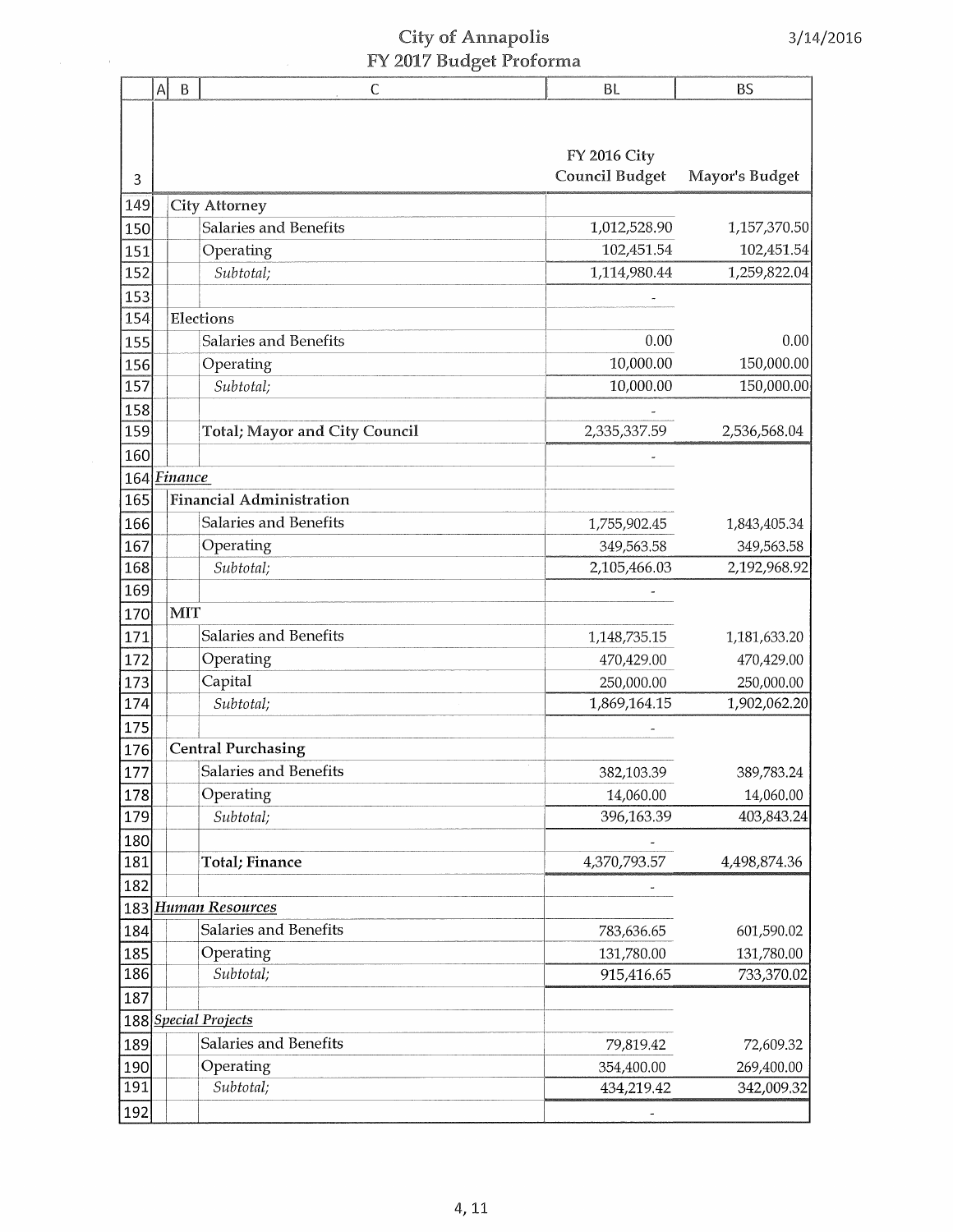# City of Annapolis<br>FY 2017 Budget Proforma

|            | $\overline{\mathsf{A}}$ | $\mathsf B$ | $\mathsf{C}$                                         | BL                       | <b>BS</b>      |
|------------|-------------------------|-------------|------------------------------------------------------|--------------------------|----------------|
|            |                         |             |                                                      |                          |                |
|            |                         |             |                                                      |                          |                |
|            |                         |             |                                                      | <b>FY 2016 City</b>      |                |
| 3          |                         |             |                                                      | <b>Council Budget</b>    | Mayor's Budget |
|            |                         |             | 193 Planning and Zoning                              |                          |                |
| 194        |                         |             | Salaries and Benefits                                | 1,514,763.11             | 1,600,751.22   |
| 195        |                         |             | Operating                                            | 428,670.08               | 382,060.00     |
| 196        |                         |             | Subtotal;                                            | 1,943,433.19             | 1,982,811.22   |
| 197        |                         |             |                                                      |                          |                |
|            |                         |             | 203 Public Safety and Health                         |                          |                |
| 204        |                         | Police      |                                                      |                          |                |
| 205        |                         |             | Salaries and Benefits                                | 14,392,645.46            | 15,795,888.22  |
| 206        |                         |             | Operating                                            | 1,153,072.51             | 1,118,572.45   |
| 207        |                         |             | Subtotal;                                            | 15,545,717.97            | 16,914,460.67  |
| 208        |                         |             |                                                      |                          |                |
| 209        |                         | Fire        |                                                      |                          |                |
| 210        |                         |             | Salaries and Benefits                                | 14,325,430.75            | 15,330,260.36  |
| 211        |                         |             | Operating                                            | 1,186,141.91             | 1,026,141.91   |
| 212        |                         |             | Subtotal;                                            | 15,511,572.66            | 16,356,402.27  |
| 213        |                         |             |                                                      |                          |                |
| 219        |                         |             | <b>DNEP</b> ; Nighborhood and Environmental Programs |                          |                |
| 220        |                         |             | Salaries and Benefits                                | 2,058,010.88             | 1,990,699.34   |
| 221        |                         |             | Operating                                            | 121,160.48               | 93,172.81      |
| 222        |                         |             | Subtotal;                                            | 2,179,171.36             | 2,083,872.15   |
| 223        |                         |             |                                                      | 33,236,461.99            |                |
| 224        |                         |             | Total; Public Safety & Health                        |                          | 35,354,735.09  |
| 225        |                         |             |                                                      |                          |                |
|            |                         |             | 226 Public Works<br>Administration                   |                          |                |
| 227        |                         |             | Salaries and Benefits                                |                          | 626,932.77     |
| 228        |                         |             | Operating                                            | 646,621.23<br>198,365.00 | 75,448.24      |
| 229<br>230 |                         |             | Subtotal;                                            | 844,986.23               | 702,381.01     |
| 231        |                         |             |                                                      |                          |                |
| 232        |                         |             | <b>Engineering &amp; Construction</b>                |                          |                |
| 233        |                         |             | Salaries and Benefits                                | 740,796.20               | 991,291.20     |
| 234        |                         |             | Operating                                            | 77,517.00                | 69,765.30      |
| 235        |                         |             | Subtotal;                                            | 818,313.20               | 1,061,056.50   |
| 236        |                         |             |                                                      |                          |                |
| 237        |                         |             | Roadways                                             |                          |                |
| 238        |                         |             | Salaries and Benefits                                | 2,091,009.21             | 1,929,874.52   |
| 239        |                         |             | Operating                                            | 818,504.40               | 793,110.23     |
| 240        |                         |             | Subtotal;                                            | 2,909,513.61             | 2,722,984.75   |
| 241        |                         |             |                                                      |                          |                |
| 242        |                         |             | <b>Traffic Control and Maintenance</b>               |                          |                |
| 243        |                         |             | Salaries and Benefits                                | 232,767.79               | 242,251.66     |
| 244        |                         |             | Operating                                            | 64,620.00                | 64,620.00      |
| 245        |                         |             | Subtotal;                                            | 297,387.79               | 306,871.66     |
| 246        |                         |             |                                                      |                          |                |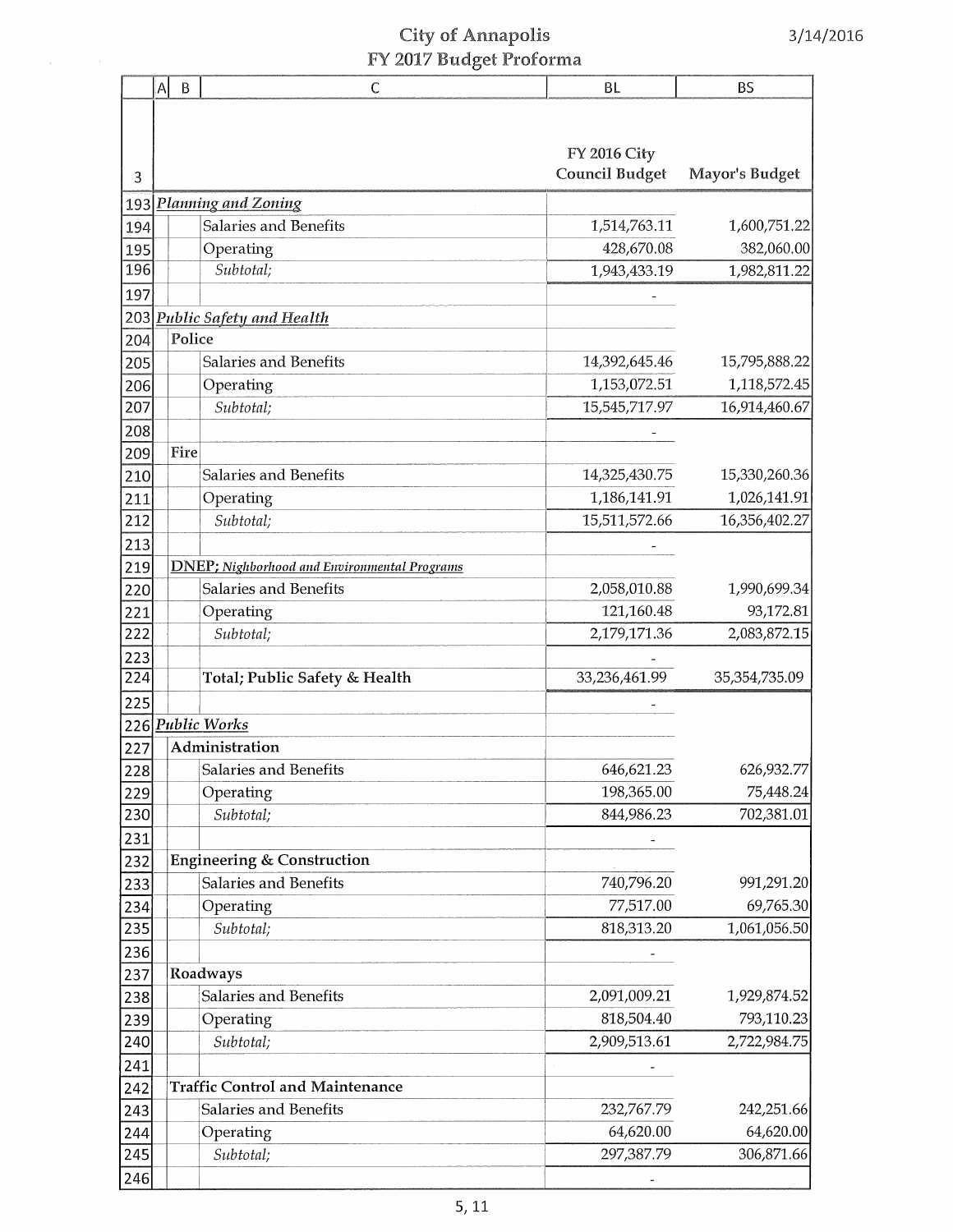#### City of Annapolis 2017 Budget Proforma

|     | $\mathsf{A}$ | $\sf B$ | C                                       | <b>BL</b>             | <b>BS</b>      |
|-----|--------------|---------|-----------------------------------------|-----------------------|----------------|
|     |              |         |                                         |                       |                |
|     |              |         |                                         |                       |                |
|     |              |         |                                         | <b>FY 2016 City</b>   |                |
| 3   |              |         |                                         | <b>Council Budget</b> | Mayor's Budget |
| 247 |              |         | Snow & Ice Removal                      |                       |                |
| 248 |              |         | Salaries and Benefits                   | 38,350.00             | 41,418.00      |
| 249 |              |         | Operating                               | 41,258.00             | 41,258.00      |
| 250 |              |         | Subtotal;                               | 79,608.00             | 82,676.00      |
| 251 |              |         |                                         |                       |                |
| 252 |              |         | <b>Fleet Maintenance Center</b>         |                       |                |
| 253 |              |         | Salaries and Benefits                   | 709,718.89            | 805,110.83     |
| 254 |              |         | Operating                               | 340,460.00            | 340,460.00     |
| 255 |              |         | Subtotal;                               | 1,050,178.89          | 1,145,570.83   |
| 256 |              |         |                                         |                       |                |
| 257 |              |         | General Govt Buildings (Bldgs & Maint.) |                       |                |
| 258 |              |         | Salaries and Benefits                   | 414,182.37            | 548,426.99     |
| 259 |              |         | Operating                               | 1,287,616.00          | 1,346,766.00   |
| 260 |              |         | Subtotal;                               | 1,701,798.37          | 1,895,192.99   |
| 261 |              |         |                                         |                       |                |
| 262 |              |         | <b>Total; Public Works</b>              | 7,701,786.09          | 7,916,733.74   |
| 263 |              |         |                                         |                       |                |
|     |              |         | 264 Recreation and Parks                |                       |                |
| 265 |              |         | <b>Recreation Division</b>              |                       |                |
| 266 |              |         | Salaries and Benefits                   | 1,852,501.06          | 1,978,525.91   |
| 267 |              |         | Operating                               | 603,169.15            | 504,168.00     |
| 268 |              |         | Subtotal;                               | 2,455,670.21          | 2,482,693.91   |
| 269 |              |         |                                         |                       |                |
| 270 |              |         | <b>Parks Division</b>                   |                       |                |
| 271 |              |         | Salaries and Benefits                   | 1,620,672.45          | 1,525,234.44   |
| 272 |              |         | Operating                               | 660,949.85            | 660,951.00     |
| 273 |              |         | Subtotal;                               | 2,281,622.30          | 2,186,185.44   |
| 285 |              |         | Total; Recreation                       | 4,737,292.51          | 4,668,879.35   |
| 286 |              |         |                                         |                       |                |
| 287 |              |         | Non-Allocated Expenditures              |                       |                |
| 289 |              |         | Debt Service                            | 6,236,323.00          | 6,755,305.00   |
| 290 |              |         | Other Financing Uses and Transfers      | 3,089,048.35          | 2,896,848.35   |
| 291 |              |         | Contingencies                           | 410,000.00            | 410,000.00     |
| 294 |              |         | <b>Insurance Fund Contributions</b>     | 2,470,000.00          | 2,650,000.00   |
| 296 |              |         | <b>OPEB Contributions</b>               | 666,500.00            | 665,000.00     |
| 298 |              |         | Subtotal;                               | 12,871,871.35         | 13,377,153.35  |
| 299 |              |         |                                         |                       |                |
| 300 |              |         | <b>Total Uses of Funds</b>              | 68,546,612.35         | 71,411,134.50  |
| 301 |              |         | cross foot $error = 0$                  |                       |                |
| 302 |              |         | source test $= 0$                       |                       |                |
| 303 |              |         | Projected Change in Fund Balance        | 557,923.29            | 1,464.37       |
| 305 |              |         | cross foot $error = 0$                  |                       | 0.00           |
| 306 |              |         | source test $= 0$                       |                       | 0.00           |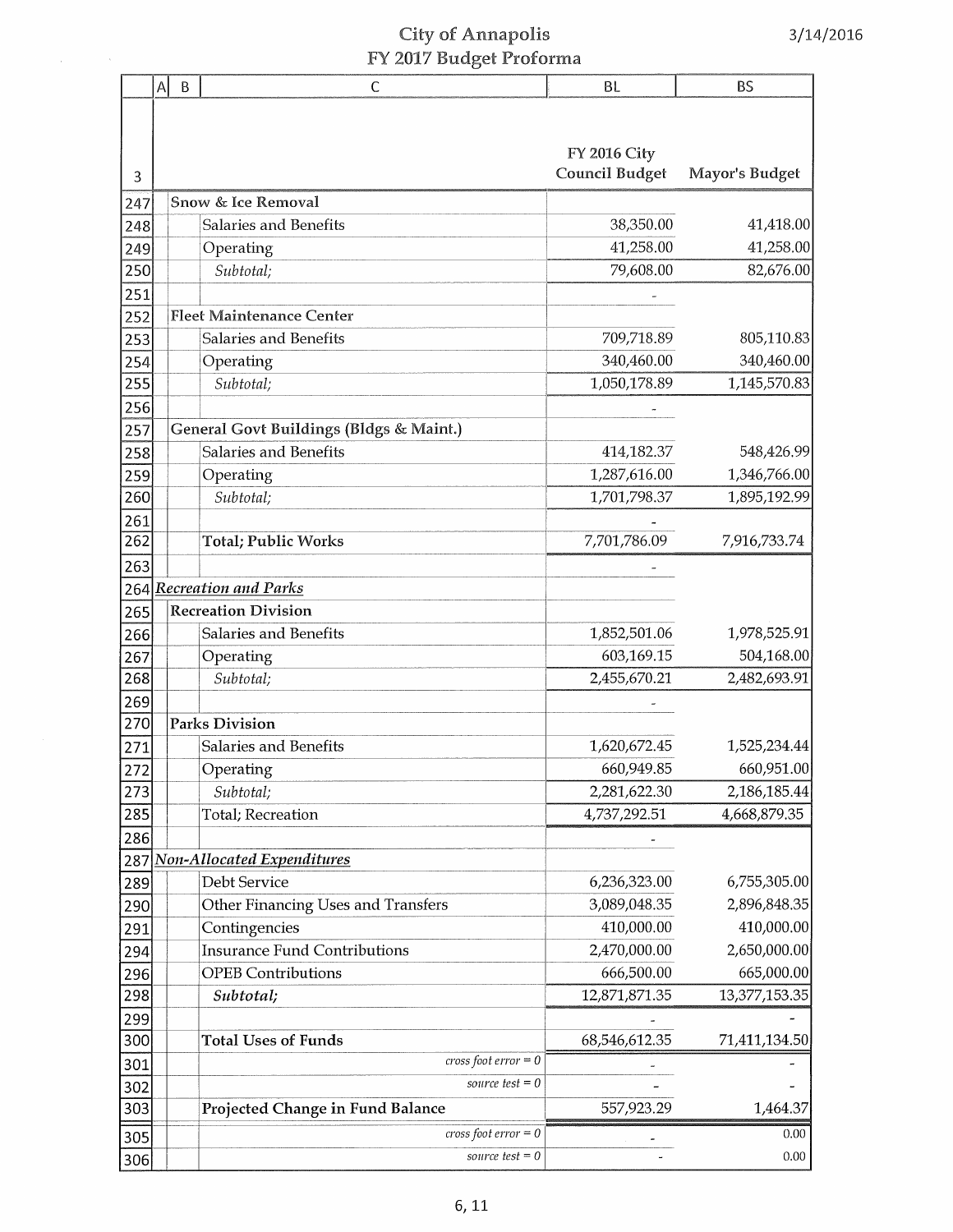#### City of Annapolis 2017 Budget Proforma

| $\mathsf{A}$<br>B<br>$\mathsf{C}$<br><b>BL</b>            | <b>BS</b>      |
|-----------------------------------------------------------|----------------|
|                                                           |                |
| <b>FY 2016 City</b><br><b>Council Budget</b><br>3         | Mayor's Budget |
| <b>WATER FUND</b><br>307                                  |                |
| 308 Revenues                                              |                |
| 309<br><b>Water Charges</b><br>6,750,000.00               | 7,215,467.43   |
| 310<br><b>Capital Facilities</b><br>524,000.00            | 524,000.00     |
| 311<br>Money and Property<br>50,000.00                    | 50,000.00      |
| 312<br><b>Other Financing Sources</b><br>0.00             | 0.00           |
| 313<br><b>Total; Water Fund Revenues</b><br>7,324,000.00  | 7,789,467.43   |
| cross foot $error = 0$<br>314                             |                |
| source test $= 0$<br>315                                  |                |
| 316 Expenditures                                          |                |
| <b>Water Plant</b><br>317                                 |                |
| Salaries and Benefits<br>318<br>1,216,999.97              | 1,259,966.34   |
| 319<br>Operating<br>784,909.33                            | 814,408.36     |
| 320<br>2,001,909.30<br>Subtotal;                          | 2,074,374.70   |
| 321                                                       |                |
| <b>Water Distribution</b><br>322                          |                |
| Salaries and Benefits<br>323<br>1,332,878.51              | 925,497.54     |
| 324<br>Operating<br>521,840.38                            | 525,411.23     |
| 325<br>Subtotal;<br>1,854,718.89                          | 1,450,908.77   |
| 326                                                       |                |
| <b>Non-Allocated Expenses</b><br>327                      |                |
| Contributions<br>328                                      |                |
| Debt Service<br>329<br>2,063,904.00                       | 2,923,228.00   |
| Other Financing Uses and Transfers<br>330<br>1,086,444.59 | 1,131,782.75   |
| 338<br>Subtotal;<br>3,150,348.59                          | 4,055,010.75   |
| 339                                                       |                |
| 340<br>7,006,976.78<br><b>Total Uses of Funds</b>         | 7,580,294.22   |
| 341                                                       |                |
| 342<br>317,023.22<br>Projected Change in Fund Balance     | 209,173.21     |
| $cross foot error = 0$<br>344                             |                |
| source test $= 0$<br>345                                  |                |
| 346<br><b>WASTEWATER FUND</b>                             |                |
| 347 Revenues                                              |                |
| <b>Licenses and Permits</b><br>348<br>80,000.00           | 80,000.00      |
| <b>Sewer Charges</b><br>349<br>7,070,000.00               | 8,260,656.00   |
| Capital Facilities<br>350<br>356,000.00                   | 356,000.00     |
| 353<br>Total; Sewer Fund Revenues<br>7,506,000.00         | 8,696,656.00   |
| cross foot $error = 0$<br>354                             |                |
| source test $= 0$<br>355                                  |                |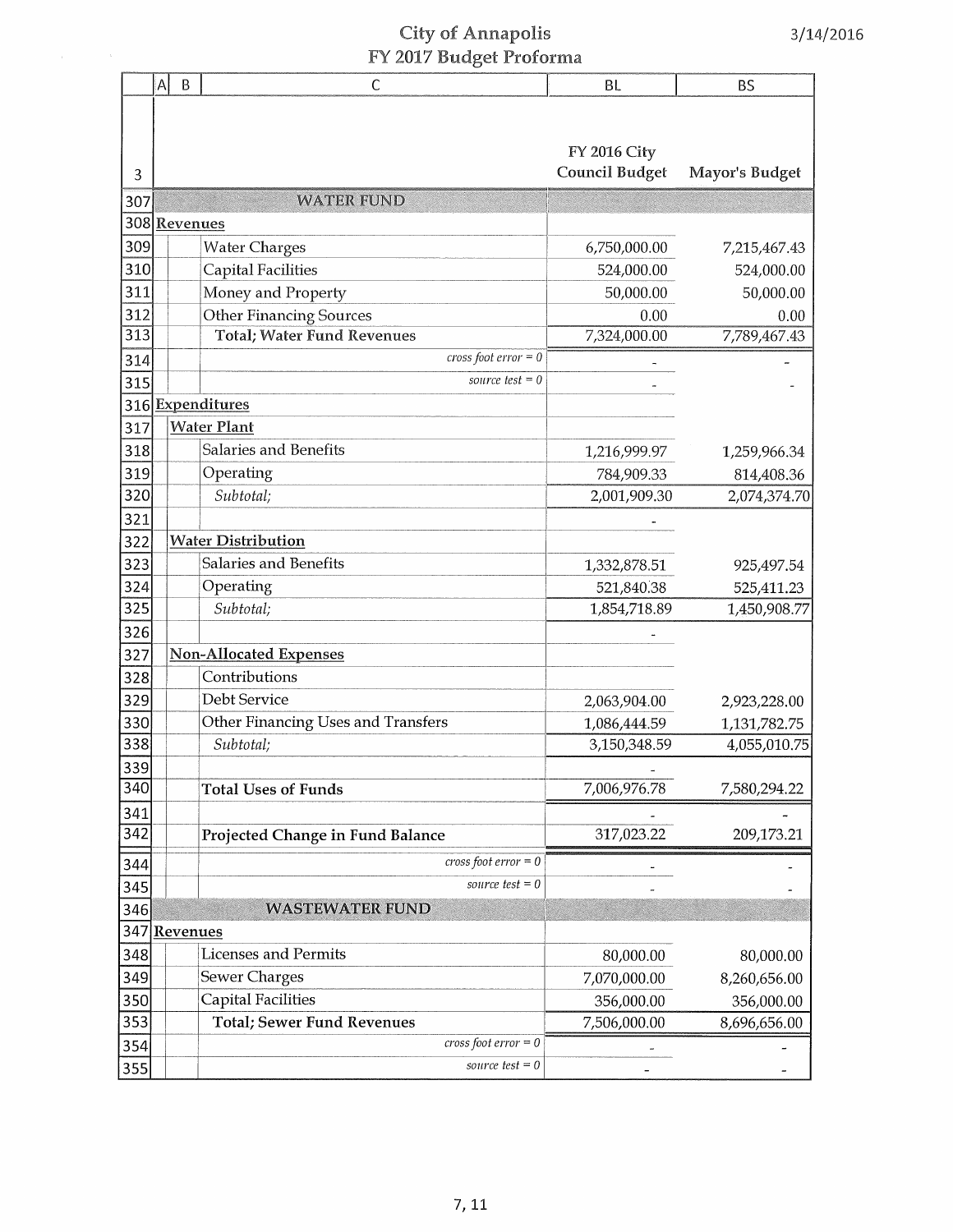#### City of Annapolis 2017 Budget Proforma

 $\mathcal{A}(\mathcal{A})$  and  $\mathcal{A}(\mathcal{A})$ 

|     | A | B        | $\mathsf{C}$                              | BL                    | <b>BS</b>      |
|-----|---|----------|-------------------------------------------|-----------------------|----------------|
|     |   |          |                                           |                       |                |
|     |   |          |                                           |                       |                |
|     |   |          |                                           | <b>FY 2016 City</b>   |                |
| 3   |   |          |                                           | <b>Council Budget</b> | Mayor's Budget |
|     |   |          | 356 Expenditures                          |                       |                |
| 357 |   |          | <b>Water Reclamation Facility</b>         |                       |                |
| 358 |   |          | Salaries and Benefits                     | 0.00                  | 0.00           |
| 359 |   |          | Operating                                 | 3,800,000.00          | 3,800,000.00   |
| 360 |   |          | Subtotal;                                 | 3,800,000.00          | 3,800,000.00   |
| 361 |   |          | cross foot $error = 0$                    |                       |                |
| 362 |   |          | <b>Wastewater Collection</b>              |                       |                |
| 363 |   |          | Salaries and Benefits                     | 711,129.73            | 1,036,863.24   |
| 364 |   |          | Operating                                 | 597,181.52            | 627,143.17     |
| 365 |   |          | Subtotal;                                 | 1,308,311.25          | 1,664,006.41   |
| 366 |   |          |                                           |                       |                |
| 367 |   |          | <b>Non-Allocated Expenses</b>             |                       |                |
| 368 |   |          | Contributions                             |                       |                |
| 369 |   |          | Debt Service                              | 962,160.00            | 858,070.00     |
| 370 |   |          | Other Financing Uses and Transfers        | 1,865,722.87          | 1,702,277.11   |
| 371 |   |          | Contingencies                             | 0.00                  | 500,000.00     |
| 378 |   |          | Subtotal;                                 | 2,827,882.87          | 3,060,347.11   |
| 379 |   |          | $cross foot error = 0$                    |                       |                |
| 380 |   |          | <b>Total Uses of Funds</b>                | 7,936,194.13          | 8,524,353.52   |
| 381 |   |          |                                           |                       |                |
| 382 |   |          | Projected Change in Fund Balance          | (430, 194.13)         | 172,302.48     |
| 384 |   |          | cross foot $error = 0$                    |                       |                |
| 385 |   |          | source test $= 0$                         | (0.00)                |                |
| 386 |   |          | <b>PARKING FUND</b>                       |                       |                |
| 387 |   | Revenues |                                           |                       |                |
| 388 |   |          | <b>Street Parking Charges</b>             | 2,004,000.00          | 2,152,000.00   |
| 389 |   |          | <b>Off Street Parking Charges</b>         | 5,480,000.00          | 5,480,000.00   |
| 390 |   |          | <b>Residential Parking</b>                | 232,000.00            | 232,000.00     |
| 392 |   |          | <b>Total; Off Street Parking Revenues</b> | 7,716,000.00          | 7,864,000.00   |
| 393 |   |          | $cross foot error = 0$                    |                       |                |
| 394 |   |          | source test $= 0$                         |                       |                |
|     |   |          | 395 Expenditures                          |                       |                |
| 396 |   |          | <b>Parking Operations</b>                 |                       |                |
| 397 |   |          | Salaries and Benefits                     | 678,128.94            | 703,959.89     |
| 398 |   |          | Operating                                 | 135,075.09            | 196,421.00     |
| 399 |   |          | Subtotal;                                 | 813,204.03            | 900,380.89     |
| 400 |   |          | <b>Garage Operating Expenditures</b>      |                       |                |
| 401 |   |          | Hillman                                   | 644,610.00            | 644,610.00     |
| 402 |   |          | Gott's Court                              | 558,864.00            | 558,864.00     |
| 403 |   |          | Knighton                                  | 348,120.00            | 348,120.00     |
| 404 |   |          | Park Place                                | 65,000.00             | 65,000.00      |
| 405 |   |          | Parking Lots                              | 152,929.00            | 152,929.00     |
| 406 |   |          | Subtotal;                                 | 1,769,523.00          | 1,769,523.00   |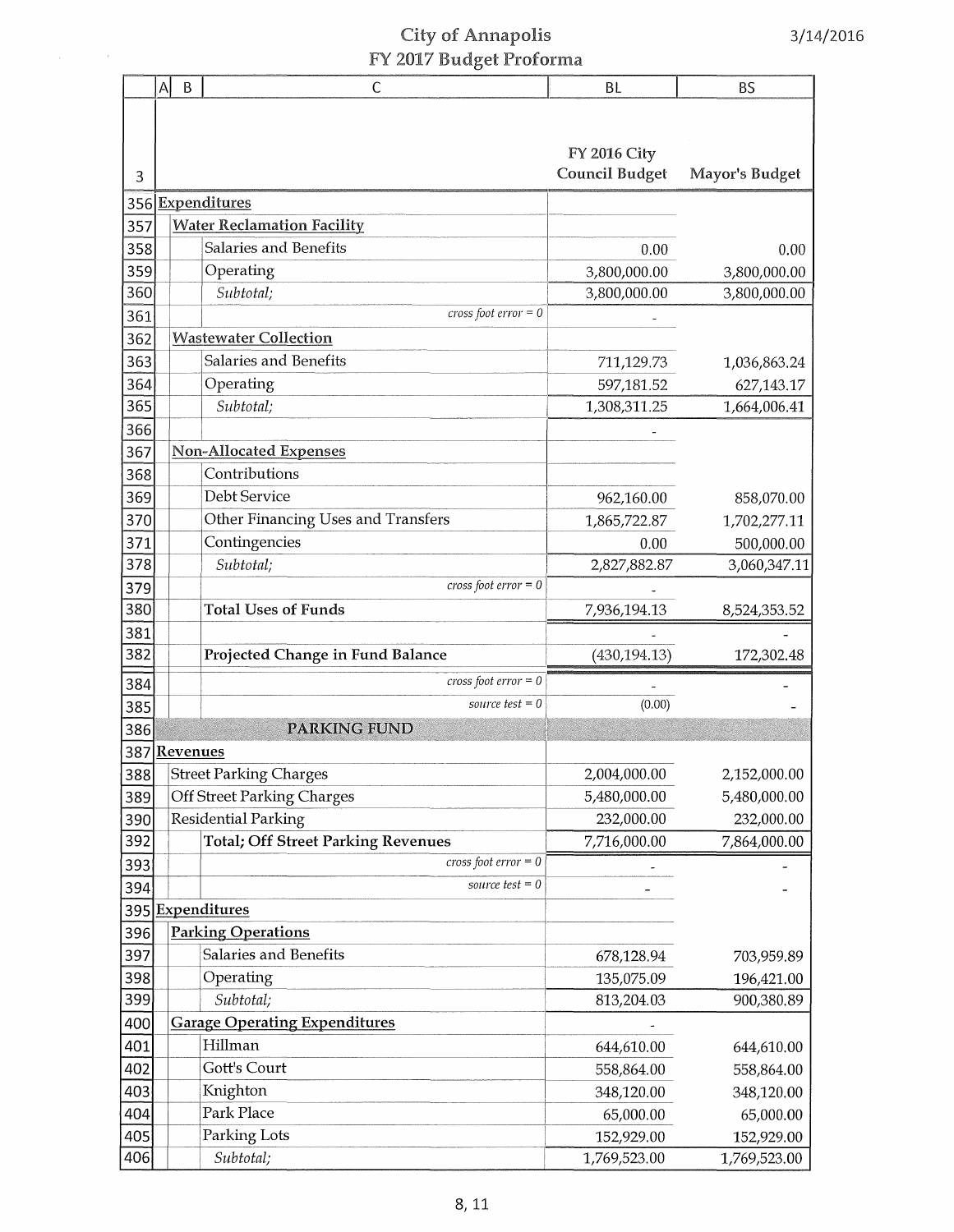### City of Annapolis 2017 Budget Proforma

|     | Α | B            | $\mathsf{C}$                       | BL                    | <b>BS</b>      |
|-----|---|--------------|------------------------------------|-----------------------|----------------|
|     |   |              |                                    |                       |                |
|     |   |              |                                    |                       |                |
|     |   |              |                                    | <b>FY 2016 City</b>   |                |
| 3   |   |              |                                    | <b>Council Budget</b> | Mayor's Budget |
| 407 |   |              |                                    |                       |                |
| 408 |   |              | <b>Non-Allocated Expenses</b>      |                       |                |
| 409 |   |              | Contributions                      |                       |                |
| 410 |   |              | Debt Service                       | 1,268,066.00          | 1,160,222.80   |
| 411 |   |              | Other Financing Uses and Transfers | 3,864,923.95          | 4,216,996.60   |
| 412 |   |              | SP Savings                         | 0.00                  | (200,000.00)   |
| 419 |   |              | Subtotal;                          | 5,132,989.95          | 5,177,219.40   |
| 420 |   |              | cross foot $error = 0$             |                       |                |
| 421 |   |              | <b>Total Uses of Funds</b>         | 7,715,716.98          | 7,847,123.29   |
| 422 |   |              | cross foot $error = 0$             |                       |                |
| 423 |   |              | source test $= 0$                  |                       |                |
| 424 |   |              | Projected Change in Fund Balance   | 283.02                | 16,876.71      |
| 426 |   |              | cross foot $error = 0$             |                       |                |
| 427 |   |              | source test = $0$                  |                       |                |
| 428 |   |              | <b>TRANSPORTATION FUND</b>         |                       |                |
|     |   | 429 Revenues |                                    |                       |                |
| 430 |   |              | <b>Transportation Charges</b>      | 1,019,300.00          | 998,500.00     |
| 432 |   |              | <b>Other Financing Sources</b>     | 2,417,200.00          | 2,225,000.00   |
| 433 |   |              | Intergovernmental                  | 177,000.00            | 430,000.00     |
| 434 |   |              | Subtotal;                          | 3,613,500.00          | 3,653,500.00   |
| 435 |   |              | cross foot $error = 0$             |                       |                |
| 436 |   |              | source test $= 0$                  |                       |                |
| 437 |   |              | Expenditures                       |                       |                |
| 438 |   |              | Administration                     |                       |                |
| 439 |   |              | Salaries and Benefits              | 175,510.59            | 563,410.30     |
| 440 |   |              | Operating                          | 1,851.15              | 61,162.00      |
| 441 |   |              | Subtotal;                          | 177,361.74            | 624,572.30     |
| 442 |   |              |                                    |                       |                |
| 443 |   |              | <b>Transit Vehicle Operations</b>  |                       |                |
| 444 |   |              | Salaries and Benefits              | 1,764,204.00          | 1,284,520.02   |
| 445 |   |              | Operating                          | 46,320.56             | 306,389.50     |
| 446 |   |              | Subtotal;                          | 1,810,524.56          | 1,590,909.52   |
| 447 |   |              | Maintenance                        |                       |                |
| 448 |   |              | Salaries and Benefits              | 268,645.11            | 402,376.11     |
| 449 |   |              | Operating                          | 53,136.15             | 204,885.00     |
| 450 |   |              | Subtotal;                          | 321,781.26            | 607,261.11     |
| 455 |   |              | <b>Non-Allocated Expenses</b>      |                       |                |
| 457 |   |              | Debt Service                       | 7,043.00              | 2,035.00       |
| 458 |   |              | Other Financing Uses and Transfers | 1,295,567.53          | 766,823.97     |
| 466 |   |              | Subtotal;                          | 1,302,610.53          | 768,858.97     |
| 467 |   |              |                                    |                       |                |
| 468 |   |              | <b>Total Uses of Funds</b>         | 3,612,278.09          | 3,591,601.90   |
| 469 |   |              | $cross foot error = 0$             |                       |                |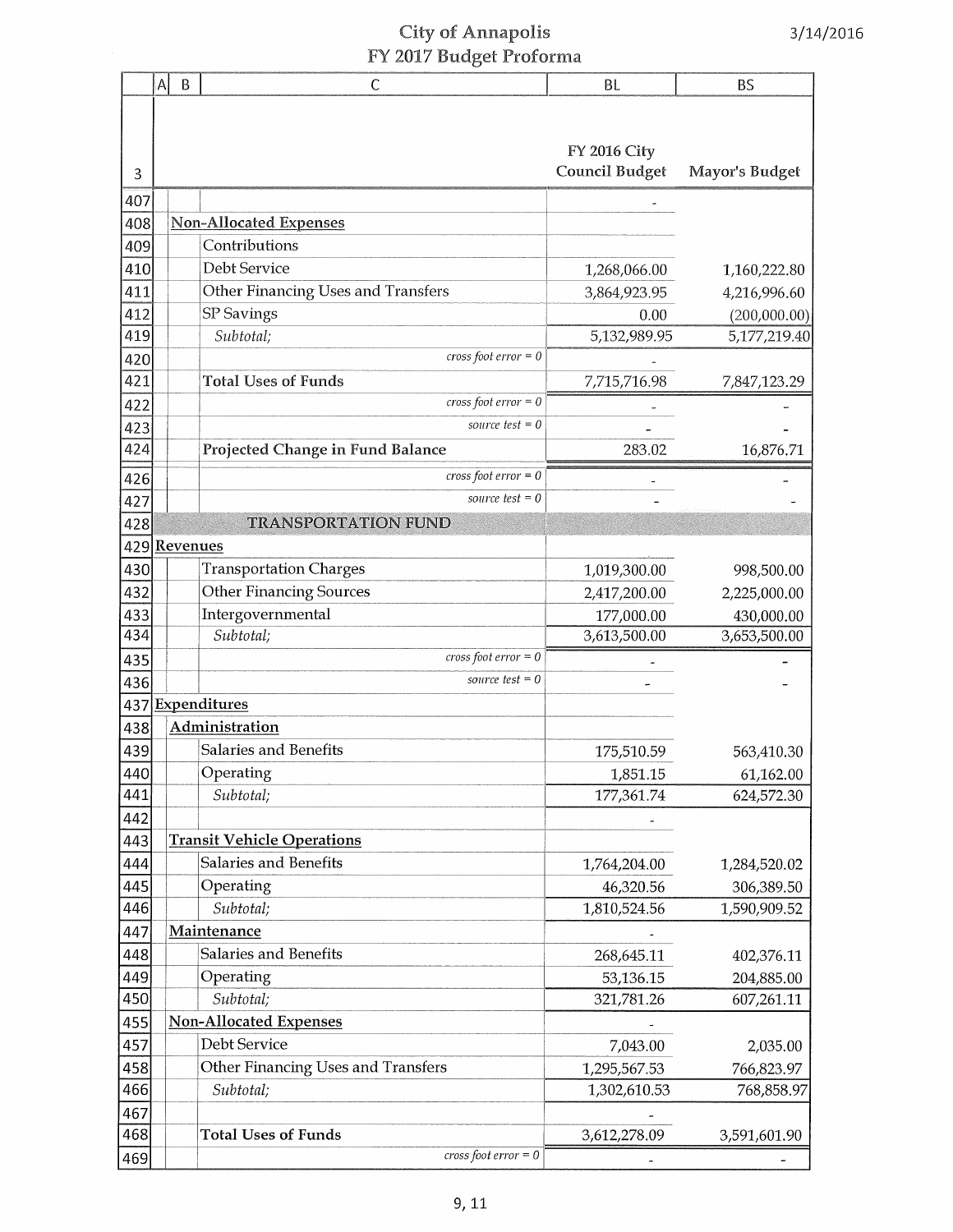#### of Annapolis and the state of  $\frac{3}{14/2016}$ FY 2017 Budget Proforma

|            | $\mathsf{A}$ | B            | C                                       | <b>BL</b>                                    | <b>BS</b>                 |
|------------|--------------|--------------|-----------------------------------------|----------------------------------------------|---------------------------|
|            |              |              |                                         |                                              |                           |
|            |              |              |                                         |                                              |                           |
|            |              |              |                                         | <b>FY 2016 City</b><br><b>Council Budget</b> | Mayor's Budget            |
| 3          |              |              |                                         |                                              |                           |
| 470        |              |              | source test $= 0$                       |                                              |                           |
| 471        |              |              | Projected Change in Fund Balance        | 1,221.91                                     | 61,898.10                 |
| 473        |              |              | cross foot $error = 0$                  |                                              |                           |
| 474        |              |              | source test $= 0$                       |                                              |                           |
| 545        |              | 546 Revenues | <b>REFUSE / SOLID WASTE</b>             |                                              |                           |
| 547        |              |              | Refuse Collection Charges - Residential | 2,496,500.00                                 |                           |
| 548        |              |              | <b>Commercial Refuse Recycling</b>      | 16,000.00                                    | 2,915,859.27<br>16,000.00 |
| 549        |              |              | Other Income                            | 0.00                                         | 0.00                      |
| 550        |              |              | <b>Total; Solid Waste Revenues</b>      | 2,512,500.00                                 | 2,931,859.27              |
| 551        |              |              | cross foot $error = 0$                  |                                              |                           |
| 552        |              |              | source test $= 0$                       |                                              |                           |
|            |              |              | 553 Expenditures                        |                                              |                           |
| 554        |              |              | Residential                             |                                              |                           |
| 555        |              |              | Salaries and Benefits                   | 160,343.98                                   | 165,681.01                |
| 556        |              |              | Operating                               | 1,351,382.00                                 | 1,391,382.00              |
| 557        |              |              | Subtotal;                               | 1,511,725.98                                 | 1,557,063.01              |
| 558        |              |              |                                         |                                              |                           |
| 564        |              |              | <b>Curbside Recycling</b>               |                                              |                           |
| 565        |              |              | Salaries and Benefits                   | 0.00                                         | 0.00                      |
| 566        |              |              | Operating                               | 312,570.00                                   | 312,570.00                |
| 567        |              |              | Subtotal;                               | 312,570.00                                   | 312,570.00                |
| 568        |              |              |                                         |                                              |                           |
| 569        |              |              | <b>Non-Allocated Expenses</b>           |                                              |                           |
| 570        |              |              | Contributions                           |                                              |                           |
| 571        |              |              | Debt Service                            | 22,556.00                                    | 98,300.00                 |
| 572<br>580 |              |              | Other Financing Uses and Transfers      | 428,930.38<br>451,486.38                     | 428,930.38                |
| 581        |              |              | Subtotal;                               |                                              | 527,230.38                |
| 582        |              |              | <b>Total Uses of Funds</b>              | 2,275,782.36                                 | 2,396,863.39              |
| 583        |              |              | cross foot $error = 0$                  |                                              |                           |
| 584        |              |              | source test $= 0$                       |                                              |                           |
| 585        |              |              | Projected Change in Fund Balance        | 236,717.64                                   | 534,995.88                |
| 587        |              |              | cross foot $error = 0$                  |                                              |                           |
| 588        |              |              | source test $= 0$                       |                                              |                           |
| 589        |              |              | STORMWATER MANAGEMENT                   |                                              |                           |
|            |              | 590 Revenues |                                         |                                              |                           |
| 591        |              |              | <b>Stormwater Management Charges</b>    | 830,000.00                                   | 875,000.00                |
| 593        |              |              | <b>Transfers and Other Sources</b>      | 0.00                                         | 0.00                      |
| 594        |              |              | <b>Total; Stormwater Fund Revenues</b>  | 830,000.00                                   | 875,000.00                |
| 595        |              |              | $cross foot error = 0$                  |                                              |                           |
| 596        |              |              | source test $= 0$                       |                                              |                           |

 $\hat{\mathcal{A}}$ 

 $\bar{\tau}$